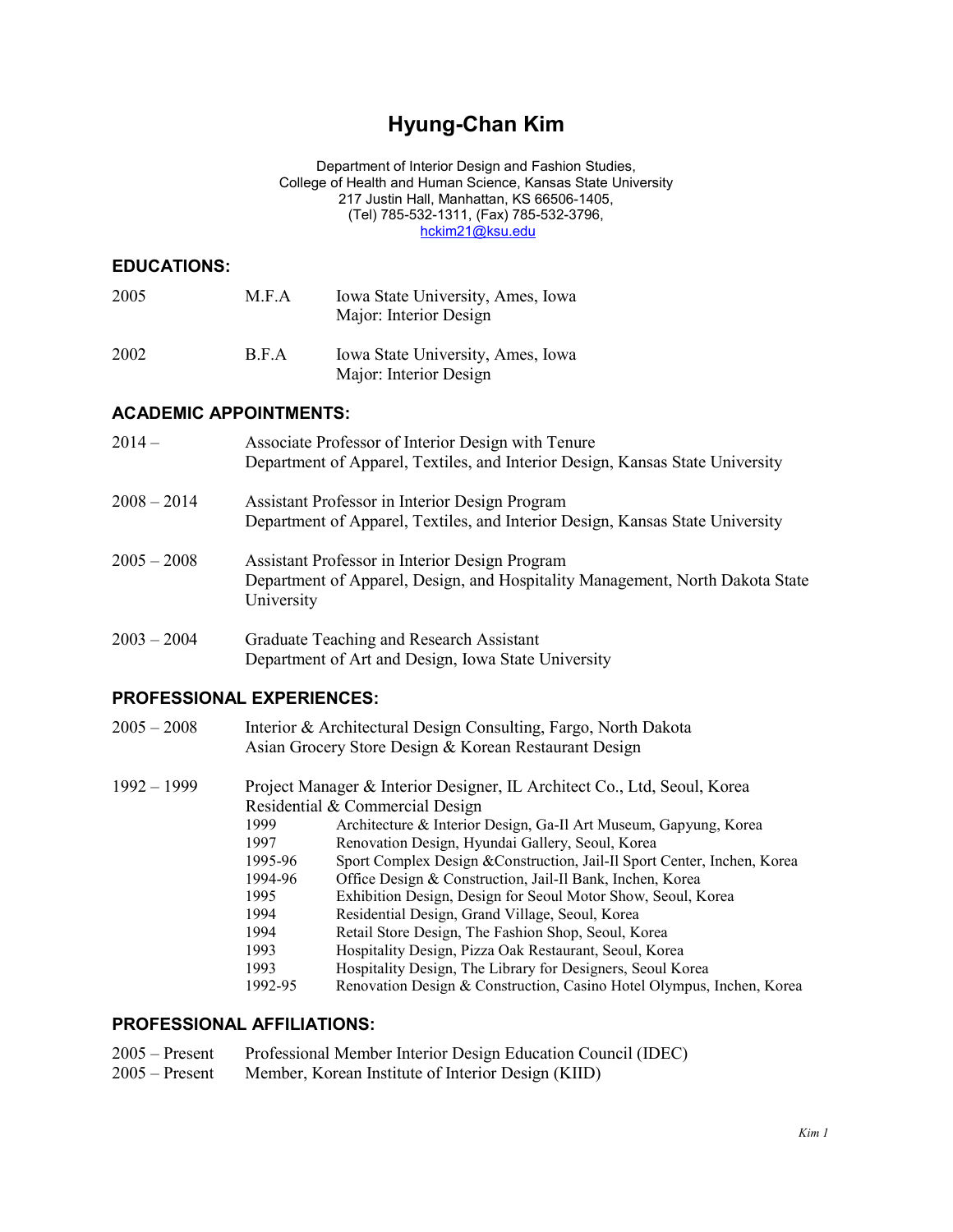### **TEACHING EXPERIENCE at Kansas State University:**

| COURSE#           | <b>COURSE TITLE</b>               | <b>CREDIT HOURS</b> |
|-------------------|-----------------------------------|---------------------|
| $ID$ 225          | Interior Design Studio 1          | 4                   |
| ID 245            | Interior Design Studio 2          | 4                   |
| ID 345            | Interior Design Studio 4          | 3                   |
| ID415             | Computer Aid Visual Communication |                     |
| $ID$ 425          | Interior Design Studio 5          | 3                   |
| ID 499            | <b>Independent Study</b>          |                     |
| ID 545            | Interior Design Studio 7          | 4                   |
| ID <sub>600</sub> | Interior Design Study Tour        | 3                   |
| ID $630$          | Top/Adv. Interior Design Theory   | 3                   |
| ID $645$          | Interior Design Studio 8          |                     |

#### **TEACHING EXPERIENCE at Kansas State University (Independent Study)**

| 2019-20   | Sarah Gabel         | Steelcase student design competition                           |
|-----------|---------------------|----------------------------------------------------------------|
|           | Sarah Gabel         | Integration of Virtual Reality in experimental deisgn research |
| 2020-2021 | Amanda Hinnen       | Steelcase student design competition                           |
|           | Emma Snodgrass      | Steelcase student design competition                           |
|           | Christina Rebarchek | Steelcase student design competition                           |

#### **GRADUATE APPOINTMENT:**

2019-2020 Misun Kim (MS) Hospitality Management Committee Member

# **REFEREED PUBLICATIONS:**

- Dudek M., Kim, H., & Paik, J.(2016). No travel required: Using technology to create an immersive trans-cultural design experience. Interior Design Educators Council: Innovative Teaching Ideas. Retrieved from http://www.idec.org/i4a/ams/amsstore/category.cfm?category\_id=22
- Kim, H. (2013). Global partner: International design exchange project (IDEP). *The International Journal of Design in Society.6(4),* 59-66.
- Kaup, M., Kim, H., & Dudek, M. (2013). Planning to learn: The role of interior design in educational settings. *International Journal of Designs for Learning, 4(2),* 41-55.
- Kim, H. (2010). Enhancing multicultural competencies in the interior design studio project. *The International Journal of Design Principles and Practices, 4(6),* 87-96.
- Kim, H. & Hwang, J. (2009). Design factors and energy cost of restaurant operations in northcentral region of the USA. *The International Journal of Environmental, Cultural, Economic & Sustainability, 5(6),* 257-265.
- Kim, H. (2008). Sustainable design through virtual reality. *The International Journal of Arts in Society, 3(2),* 107-112.

### **REFEREED PROCEEDINGS:**

**Kim, H.,** Sheen, D., & Kim, Y. (2011). Global partner: International design exchange project. *Proceeding of the 2011 Interior Design Educators Council Annual Conference,* March 16-19, 2011, Denver, CO, 48-54.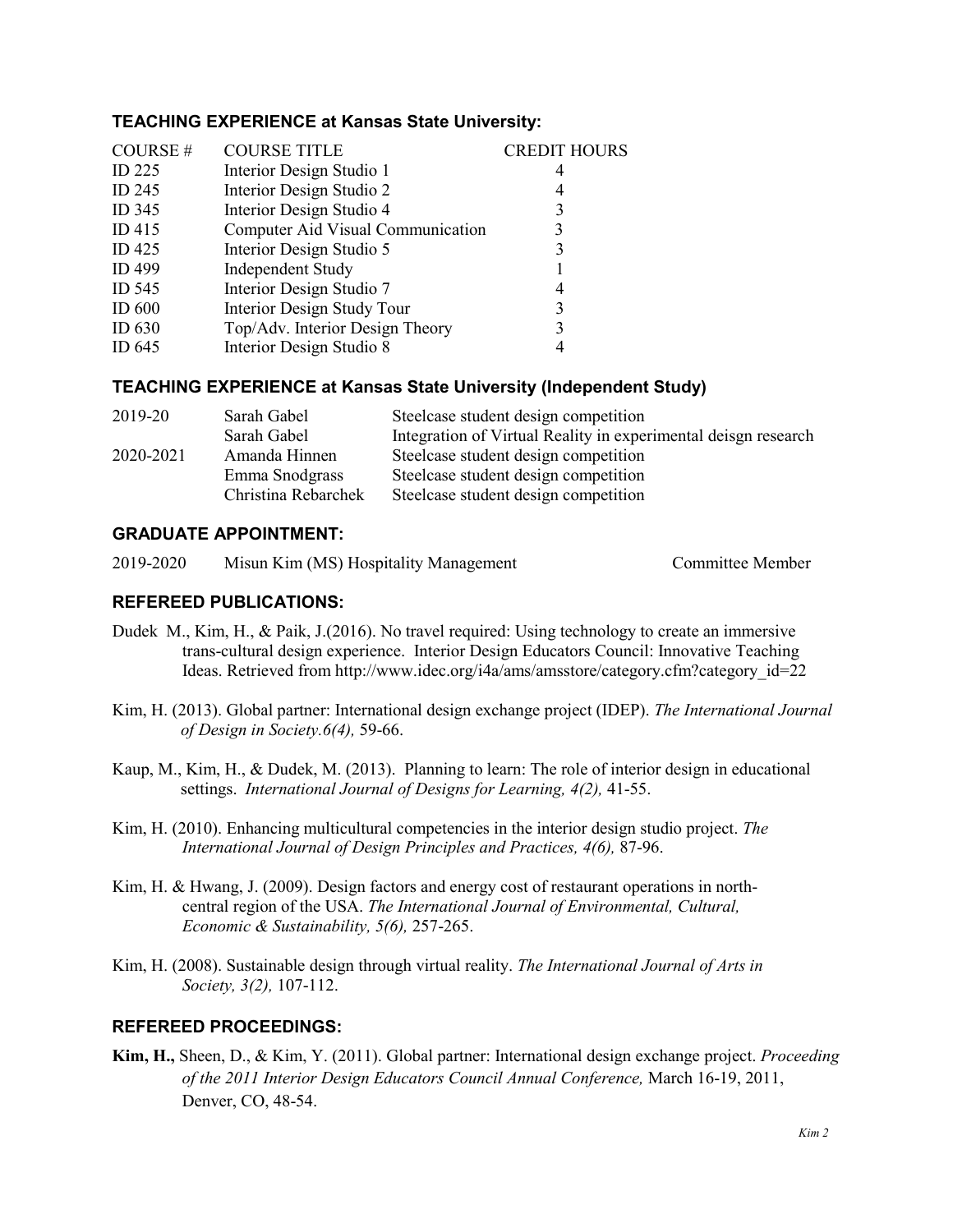**Kim, H.** (2006). Computer animation: The collaboration teaching method between sustainable design and computer design practice. *Proceeding of the International Future Design Conference,* October 30- November 2, 2006, Seoul, Korea, 547-554.

#### **REFEREED PRESENTATIONS:**

- **Kim, H.** (2020). The experimental design research with virtual reality (VR) technology. [Poster] presented at the 2020 Interior Design Educators Council Annual Conference in Tulsa, OK.
- **Kim, M. Jang, J.** Kim, H. & **Gabel, S.** (2019). Taking a break is not a guilty pleasure: Improving employee (Gen Y) well-being through work breaks using virtual reality. [Paper] presented at the 25th Annual Graduate Education and Graduate Student Research Conference in Hospitality and Tourism in Las Vegas, NV.
- **Kim, H. Dudek, M.** & Paik, J. (2017). Crossing borders in real time: Utilizing readily available technology to create an immersive multi-cultural design experience. [Paper] presents at the 2017 Interior Design Educators Council Annual Conference in Chicago, IL.
- Kim, H. Dudek, M. & **Paik, J.** (2016). Crossing borders in real time: Utilizing technology to create an immersive multi-cultural design experience. [Poster] presented at the  $47<sup>th</sup>$  Environmental Design Research Association Conference in Raleigh, NC.
- Kim, H. & **Paik, J.** (2015). The Opportunities for Developing Cultural Awareness and Global Practice through the International Design Workshop. [Poster] presented at the  $46<sup>th</sup>$  Environmental Design Research Association Conference in Los Angeles, CA.
- **Kim, H.** (2013). The post evaluation: The CIDA standard 2; Global perspective for design. **[**Paper] Presented at the 2013 Interior Design Educators Council Annual Conference in Indianapolis, IN.
- **Kim, H.,** Sheen, D., & Kim, Y. (2011). Global partner: International design exchange project. [Paper] Presented at the 2011 Interior Design Educators Council Annual Conference in Denver, CO.
- **Kim, H.** & Clark, L. (2009). Revit in interior design education: Supplementing computer-aided curricula with building information modeling. [Poster] Presented at The 40<sup>th</sup> Environmental Design Research Association Conference in Kansas City, MO.
- **Kim, H.** (2009). Recycled shipping container passive solar house. [Poster] Presented at The 40<sup>th</sup> Environmental Design Research Association Conference in Kansas City, MO.
- **Kim, H.** (2008). Sustainable design through virtual reality. [Paper] Presented at the annual meeting of The 3th International Conference on Arts & Society in Birmingham, UK.
- **Kim, H.** & Hirani, A. (2008). Integrating research based sustainable design into design studio to increase*.*  [Paper] Presented at the annual meeting of The 39<sup>th</sup> Environmental Design Research Association Conference in Veracruz, Mexico.
- **Kim, H.** & Hwang, J. (2008). Design factors and energy cost of restaurant operations in a north-central region. [Paper] Presented at the annual meeting of The 39<sup>th</sup> Environmental Design Research Association Conference in Veracruz, Mexico.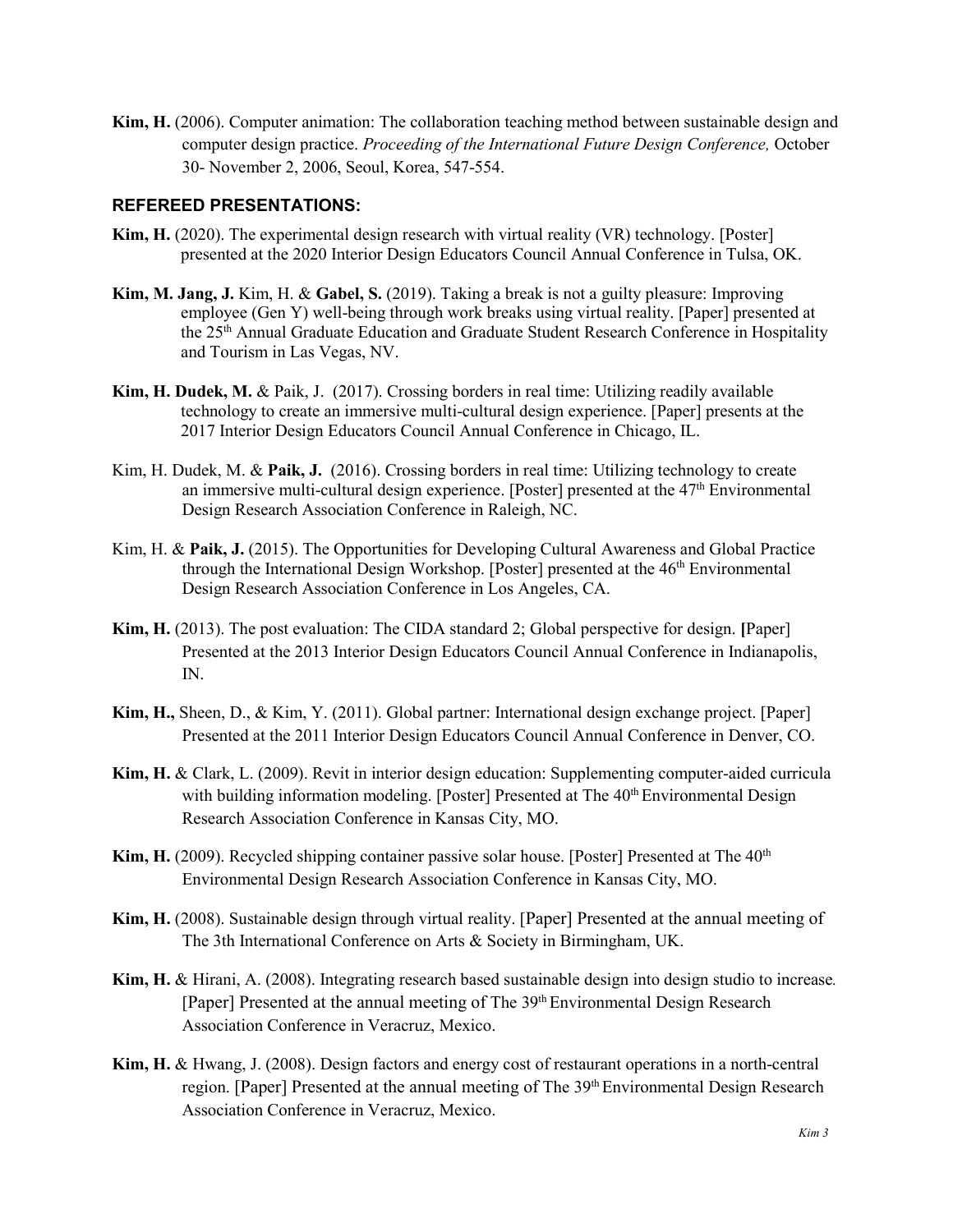- **Kim, H.** & Akkurt, C. (2007). Case study: Campus building sustainability. [Poster] Presented at the annual meeting of The 38th Environmental Design Research Association Conference in Sacramento, CA.
- **Kim, H.** (2007). Case study: Commercial building sustainability. [Poster] Presented at the annual meeting of The 38<sup>th</sup> Environmental Design Research Association Conference in Sacramento, CA.
- **Kim, H.** (2006). Computer animation: The collaboration teaching method of sustainable design through computer design practice. [Poster] Presented at the annual meeting of The International Future Design Conference in Yen-Sei University at Seoul, Korea.

#### **INVITED CONFERENCE PANEL & PRESENTATIONS:**

| May, 2016.     | The international Design Seminar, In-Je University, Gimhae, Korea. "Healthcare<br>design trend and universal design in US."                                                                                                                            |
|----------------|--------------------------------------------------------------------------------------------------------------------------------------------------------------------------------------------------------------------------------------------------------|
| June, 2012     | The International Design Seminar, In-Je University, Gimhae, Korea. "Global partner:<br>international design exchange project (IDEP)"                                                                                                                   |
| June, 2010     | The International Design Seminar, In-Je University, Gimhae, Korea. "Multicultural<br>design competencies in interior design program"                                                                                                                   |
| June, 2010     | The International Design Seminar, Sang Myung University, Seoul, Korea.<br>"Multicultural design competencies in interior design program"                                                                                                               |
| Nov. 2009      | A Brown Bag Lunch: International Education Week Presentation, "About South<br>Korea" with Dr. Kwon, J.                                                                                                                                                 |
| Nov. 2007      | The International Future Design Conference in Yonsei University at Seoul, Korea,<br>"Puzzling up for Future Houses"                                                                                                                                    |
| <b>AWARDS:</b> |                                                                                                                                                                                                                                                        |
| Mar. 2015      | 2015 Dean Barbara S. Stowe Faculty Development Award<br>The collaborative multicultural design studio with Korean University,<br>Co-recipient: Michael Dudek.                                                                                          |
| Jan. 2012      | 2011 Honorable Mention - Innovation Interior Design Education Award (CIDA)<br>A Kiosk for a Global Client, Co-recipient: Dr. Migette Kaup                                                                                                              |
| Aug. 2005      | 1st Place – Visual Arts – 2D, Design Educations' National Exhibition<br>Computer Animation: Kula-Turkey Traditional House.<br>(National Competition sponsored by the Department of Design Merchandising<br>and Textiles at Texas Christian University) |
| May, 2005      | Dean's Award for Extraordinary Performance,<br>College of Design, Iowa State University                                                                                                                                                                |
| May, 2005      | Department Award for Extraordinary Performance,<br>Department of Art & Design, Iowa State University                                                                                                                                                   |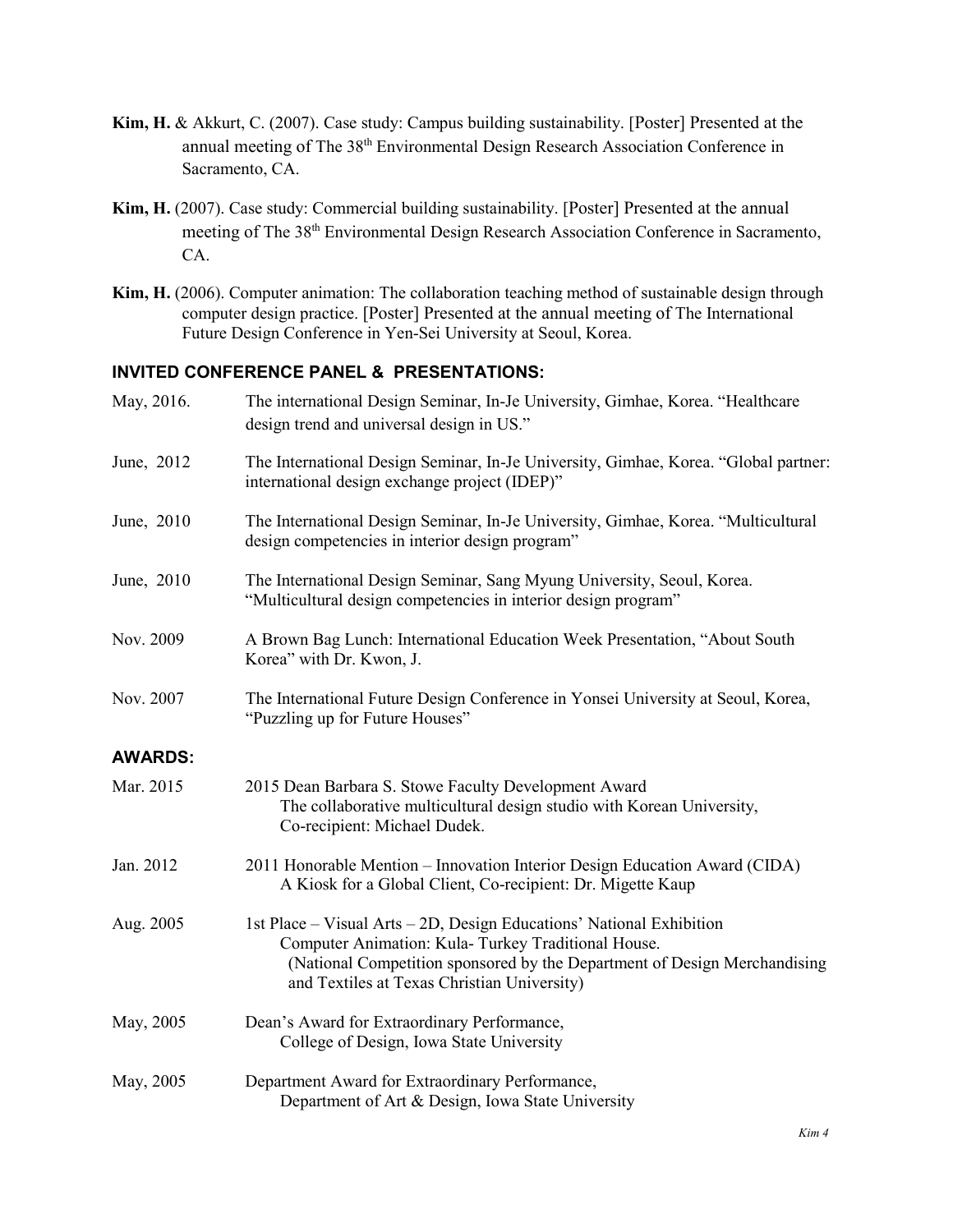#### **STUDENT AWARDS:**

| Dec. 2014 | NEXT Student Design Competition (Sponsored by Steelcase) ID 545(Fall, 2014) Class,<br>Foster Kutner, was selected as an Honorable Mention                                                                                                     |
|-----------|-----------------------------------------------------------------------------------------------------------------------------------------------------------------------------------------------------------------------------------------------|
| Dec. 2013 | NEXT Student Design Competition (Sponsored by Steelcase) ID 545(Fall, 2013) Class,<br>Sara Gasser, was selected as a five finalists                                                                                                           |
| May. 2011 | Outstanding Student Achievement Award – 4th Annual Mid-America Design Awards,<br>(Sponsored by the International Interior Design Association's Mid-America Chapter)<br>ID 545 (Fall, 2010) Class; Amy Boesen, Stacy Davis, and Rachel Ellerbe |
| Feb. 2006 | 1st Place – 29th Annual National Lighting Design Competition<br>(Sponsored by Cooper Lighting), Passive Solar House Lighting Design<br>ADHM 351 (Fall, 2005); Amanda, Anderson, Casey Beaton, and Kirsten Jabs                                |

### **GRANTS & FINANICAL AWARDS:**

| Mar, 2015 | 2015 Dean Barbara S. Stowe Faculty Development Award (Co-award: Michael<br>Dudek) "An effort to develop new, and continue existing collaborative, multi-cultural<br>design studio projects with Korean University partners", \$2,052                                           |
|-----------|--------------------------------------------------------------------------------------------------------------------------------------------------------------------------------------------------------------------------------------------------------------------------------|
| Jan, 2015 | International Intensive Grant: K-State the Office of International, (Co-award: Michael<br>Dudek) "Support to develop collaborative intersession class with Korean University",<br>\$4,000                                                                                      |
| Jan. 2013 | International Intensive Grant: K-State the Office of International, (Co-award: JiHye<br>Kang) "Develop international educational programs with Korean Universities: A<br>workshop on interior design and in-class collaboration for global apparel brand<br>project", $$3,400$ |
| Jan. 2010 | International Intensive Grant: K-State the Office of International, "The international<br>exchange design project (IEDP)", \$2,100                                                                                                                                             |
| Aug. 2004 | Research Grant from Marvin Windows & Doors Inc, "Design Factors Influencing<br>Energy Cost of Restaurant in North-Central Region", \$1,600                                                                                                                                     |

# **COMMITTEE APPOINTMENTS & SERVICE CONTRIBUTIONS:**

Interior Design Program & Department of Apparel, Textiles, and Interior Design Academic Advisor & Student Services Coordinator Search Committee (2013) ID Faculty Search Committee (2011 – 2012), (2013 – 2014) AT Faculty Search Committee (two positions) (2011 – 2012) AT Faculty Search Committee (two positions) (2010 – 2011)

College of Human Ecology

CHE Diversity and Internationalization committee (2009 – Present) CHE Technology Advisory Committee (2008 – 2009, 2011 – Present) CHE Faculty Affairs Committee (2008 – 2009)